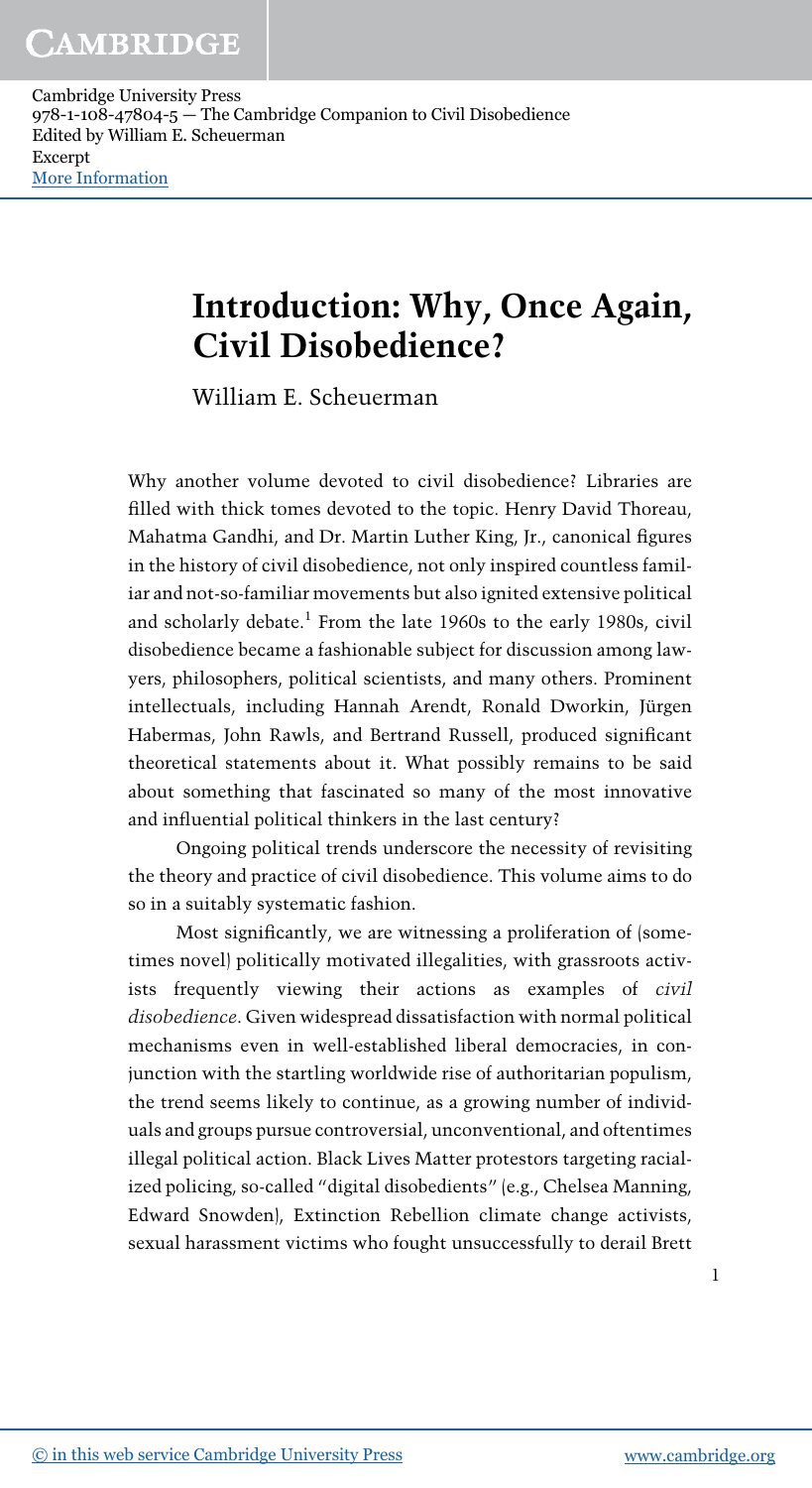#### 2 william e. scheuerman

Kavanaugh's US Supreme Court appointment, Hong Kong activists resisting the People's Republic of China's authoritarian clampdown: all have claimed that some of their activities constitute civil disobedience, even when their endeavors might have surprised Gandhi or King. Snowden, for example, has characterized his now famous US surveillance whistleblowing as civil disobedience. Yet he is widely interpreted as refusing to accept any legal repercussions, a decision that on the surface conflicts with standard views of it.<sup>2</sup>

Even more recently, critics of both Black Lives Matter and Hong Kong democracy activists fault them for allegedly jettisoning the requisite commitments to civility and nonviolence, widely viewed as essential to civil disobedience.<sup>3</sup> In Hong Kong, militants threw rocks and Molotov cocktails, and sometimes used heatresistant gloves to throw tear gas canisters back at security personnel.<sup>4</sup> The massive and perhaps – for the US – unprecedented summer 2020 protests that followed the police killings of Ahmaud Arbery, George Floyd, and Breonna Taylor remained, for the most part, nonviolent. Yet property destruction and physical attacks on police officers and others, though usually undertaken in the name of self-defense, also occurred.<sup>5</sup>

In part because the term civil disobedience is sometimes employed loosely by activists and others, it seems imperative to clarify what it in fact entails. In part also because some activists and political writers are now unabashedly defending uncivil disobedience, its rowdy but arguably closely related cousin, clarifying civil disobedience's multifaceted, unavoidably controversial features seems timely as well. Even those movements now universally regarded as canonical practitioners of civil disobedience were once criticized for their (allegedly) uncivil elements.<sup>6</sup> Can we draw meaningful distinctions between the two phenomena?<sup>7</sup> How, more generally, might civil disobedience be usefully demarcated from other types of politically motivated lawbreaking? And why does it matter?

Since Gandhi and King, civil disobedience has appealed to those hoping to bring about constructive – and prospectively far-reaching –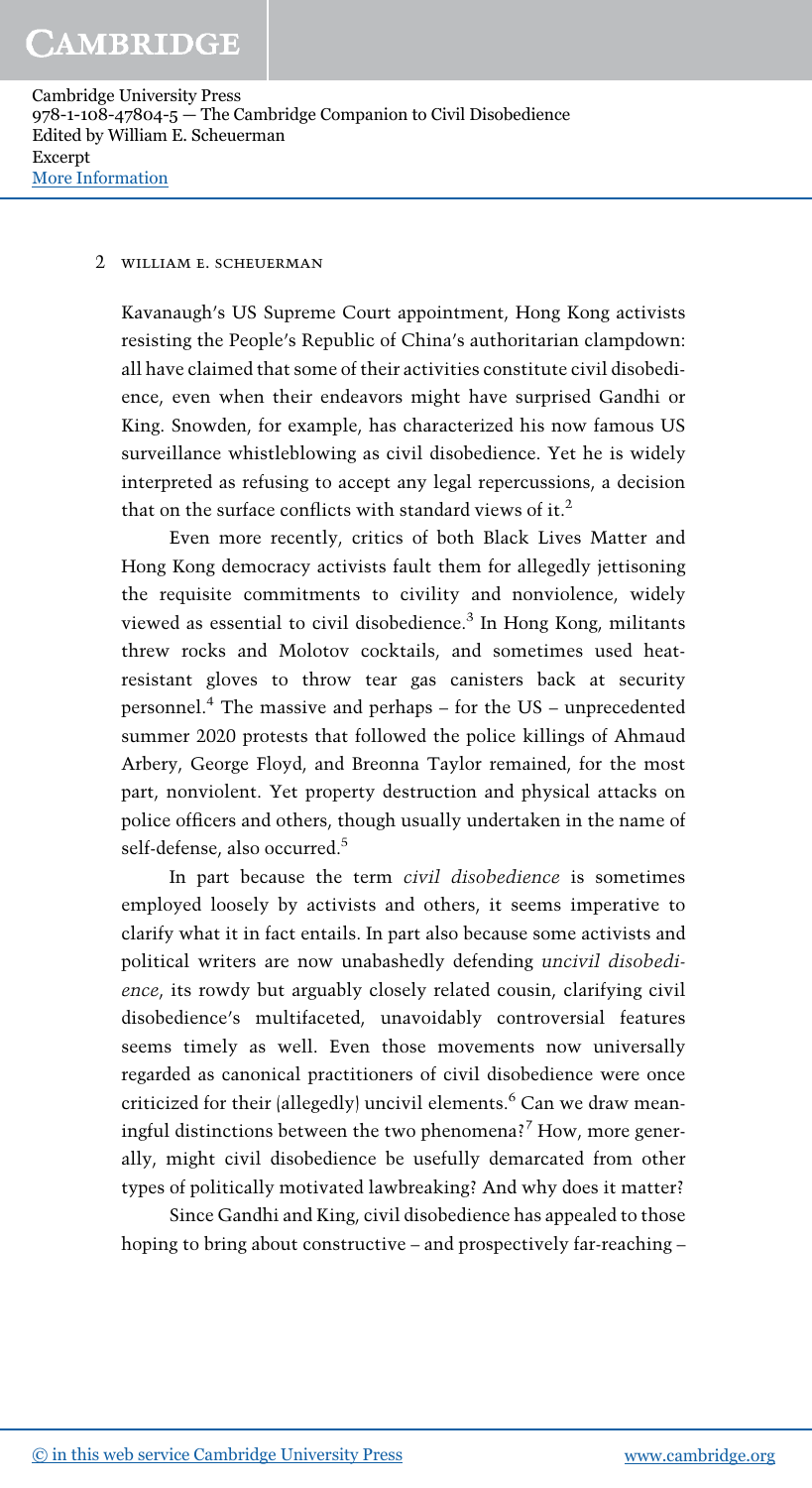#### why, once again, civil disobedience? 3

political and social change. Civil disobedience has long represented a singularly influential approach to morally conscientious, civil, nonviolent, politically motivated lawbreaking. In many political contexts, it possesses a moral and political stature that alternative terms (e.g., "leaking," "resistance," "rioting") lack, with one result being that prosecutors, judges, and juries will sometimes treat those grouped under its rubric with a measure of leniency. Writing in 1983, Dworkin noted that "we can say something now we could not have said three decades ago: that Americans accept that civil disobedience has a legitimate if informal place in the political culture of their community." <sup>8</sup> Dworkin's observation that civil disobedience had gained a measure of political legitimacy in the USA now surely could be interpreted as applying to many other countries and political settings as well. In this way, as in many others, civil disobedience has become a genuinely global practice. Even when condemned and its practitioners excoriated, it possesses a relatively privileged political and discursive status.

As Dworkin and others in his impressive generational cohort of commentators on civil disobedience correctly grasped, responsible political action benefits from conceptual clarity and theoretical coherence. We require analyses of civil disobedience that can help us distinguish it from related phenomena (e.g., whistleblowing, revolution), even if messy political and social realities unavoidably undermine the quest to formulate clear distinctions. We would do well, at any rate, to reconsider the main competing theoretical accounts of civil disobedience, reexamine their core components, and carefully reappraise how and why they demand special types of lawbreaking. The appearance of novel types of activism and protest politics enjoins us to determine not only what remains valuable in competing accounts, but also what is now perhaps obsolete or untenable about them.

Not surprisingly given recent political trends, we are also seeing a revival of sustained research dedicated to civil disobedience. Many scholars are again exploring the topic, with a number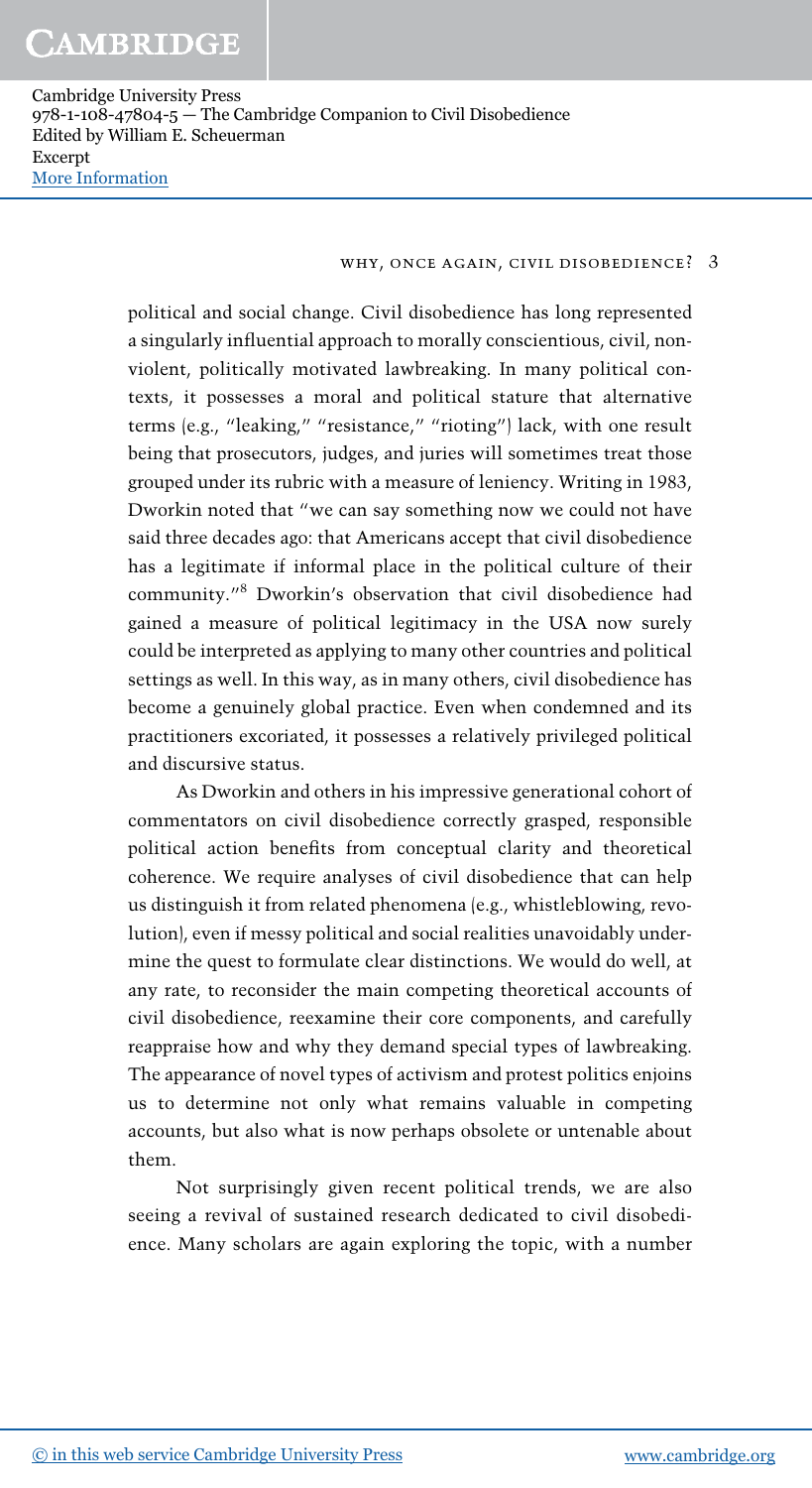#### 4 william e. scheuerman

of creative and wide-ranging debates now underway.<sup>9</sup> As in previous theoretical exchanges, political thinkers are reassessing civil disobedience as a way not only of connecting philosophical and theoretical reflections to real-life politics, but also in order to investigate fundamental questions about law and politics: what obligations are owed by citizens to their governments, especially in more-or-less liberal democratic contexts? What limits to the citizen's obligation to the state can be identified, and where do they lie? How should law be properly conceived, and when – if at all – is punishment for lawbreaking appropriate? To what extent should civil disobedience be viewed, at its core, as a moral, political, or legal type of activity?

As a result of such debates, we can quickly identify a variety of roughly overlapping, yet ultimately rival, visions of civil disobedience. Alongside influential religious and spiritual (e.g., Gandhi, King) and also liberal (e.g., Rawls, Dworkin) theoretical accounts, deliberative democrats, political realists, radical democrats, and also anarchists (both on the left and right) have been energetically weighing in with their own contributions. Some theorists even go so far as to question whether civil disobedience, in its most influential contemporary versions, has much if anything to do with Thoreau, the historical figure usually, albeit somewhat misleadingly, credited with introducing the term into political discourse.<sup>10</sup> As this volume's readers will quickly observe, many of its contributions militate against the still commonplace assertion that there is some single "orthodox" view of civil disobedience. Not coincidentally, much recent debate seems inspired by deep skepticism about an (allegedly) erstwhile hegemonic liberal model of civil disobedience, and especially the influential account provided by Rawls in his classic Theory of Justice (1971). The underlying premise of a great deal of contemporary exchange is that only by transcending that liberal model of civil disobedience can we properly accommodate contemporary realities while preserving a sufficiently supple understanding of civil disobedience. Not surprisingly, liberals have responded to critics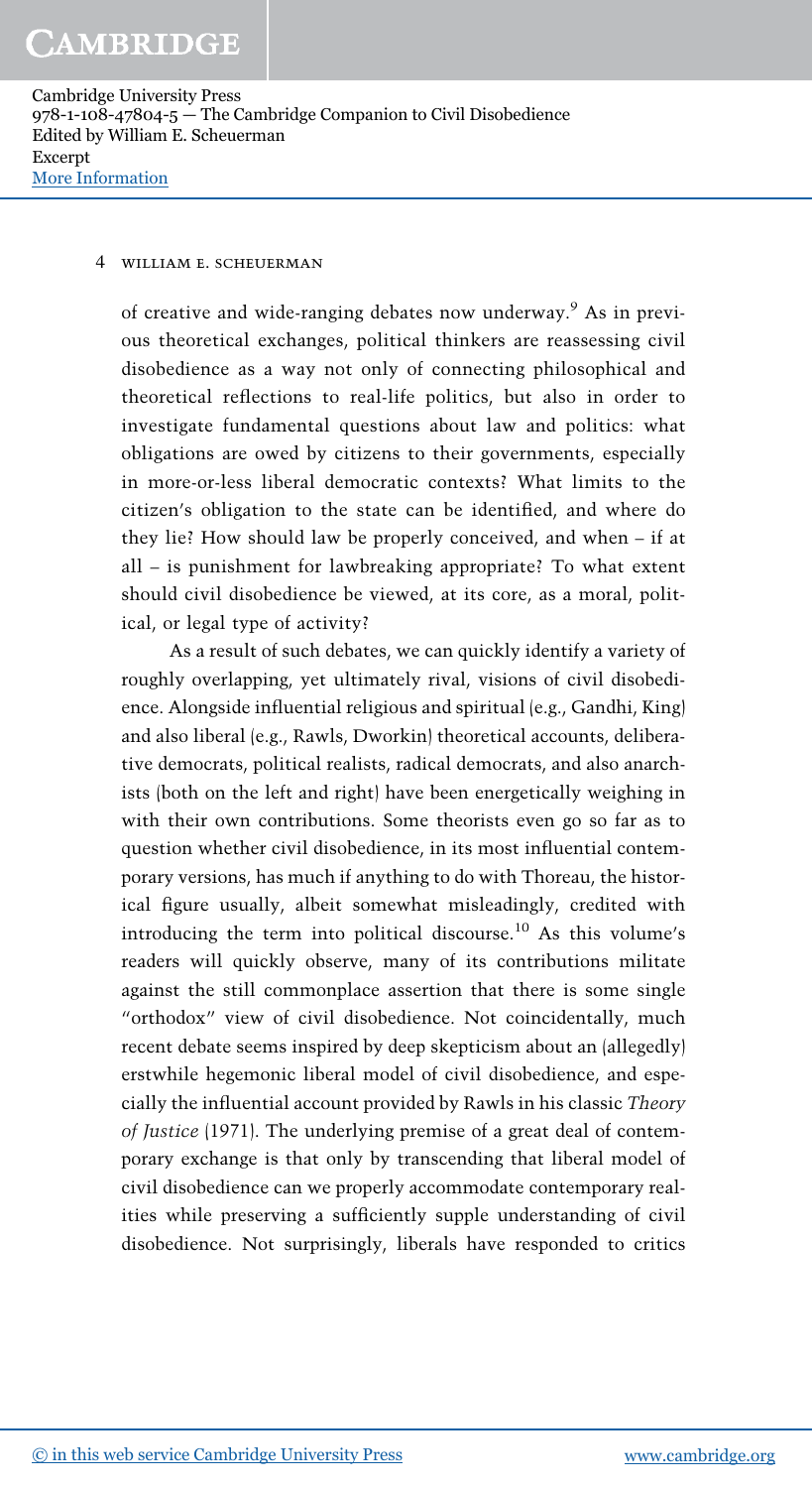#### why, once again, civil disobedience? 5

and creatively reformulated their ideas, claiming that their opponents rely on simplified interpretations of liberalism's contributions.

## civil disobedience as an essentially contested **CONCEPT**

Such disagreements should not surprise us: civil disobedience has always represented an "essentially contested concept" along the lines sketched by the Scottish philosopher W.B. Gallie in a nowclassic essay.<sup>11</sup> A main premise of this volume is that only by taking its necessarily contestable character seriously will fruitful intellectual and political exchange about it be possible.

According to Gallie, contested concepts possess seven core features. First, a contested concept is one that is necessarily "appraisive" or evaluative. Second, it is internally complex, in the sense that it consists of a variety of different elements, each of which is usually interpreted as making up some part of the concept "as a whole."<sup>12</sup> Third, "there is nothing absurd or contradictory in any one of a number of [possible] rival descriptions" of contested concepts or their component parts.<sup>13</sup> Contestable concepts are relatively openended, and claims about them (especially when first introduced, or "prior to experimentation") will likely diverge in far-reaching ways. $^{14}$ Fourth, both the concept and its component pieces may undergo "considerable modification in the light of changing circumstances." 15

We can readily apply these four initial conditions to civil disobedience and longstanding debates about it. First, civil disobedience is an unavoidably appraisive or evaluative concept. In this vein, Candice Delmas has correctly noted that "to call a disobedient civil" is already "to begin the work of ... justification." <sup>16</sup> The idea of a normatively neutral or morally indifferent rendition of civil disobedience seems odd and probably nonsensical. Indeed, the fact that the term is not just evaluative but also always operates within a political force field further complicates matters. As Judith Butler has accurately pointed out in a recent discussion of nonviolence, it and closely related terms are "subject to instrumental definitions that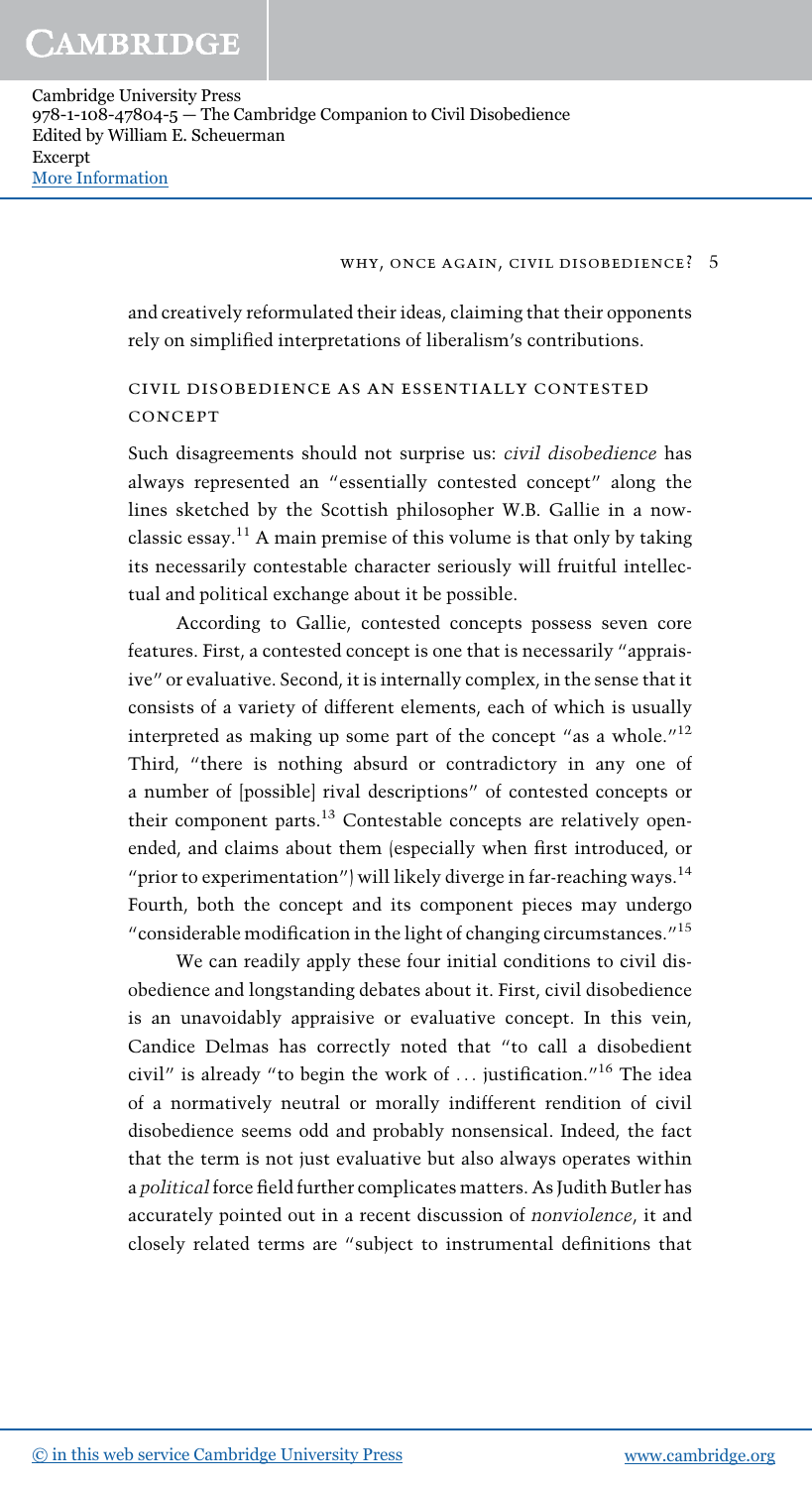#### 6 william e. scheuerman

serve political interests."<sup>17</sup> One immediate consequence is that "we cannot race to the phenomenon itself without passing through the conceptual schemes that dispose the use of the term in various directions," always keeping in mind that such competing ideational schemes necessarily have far-reaching political and strategic implications.<sup>18</sup>

Second, the concept is typically defined with reference to a number of complex component parts, e.g., civility, conscientiousness, nonviolence, and a willingness to accept legal sanctions. Competing theoretical accounts of civil disobedience usually reference such elements, even as they provide competing and sometimes sharply opposed interpretations. Third, a great deal of theoretical debate can be interpreted as stemming from understandable differences about how best to make sense of and also weigh its various elements. Most writers have viewed nonviolence as a sine qua non of civil disobedience, for example, while disagreeing about what precisely it entails. Nonviolence meant something quite different for spiritually minded activists such as Gandhi or King than, for example, a modern liberal such as Rawls or the radical democratic Habermas.<sup>19</sup> Writers on civil disobedience have almost universally interpreted nonviolence as precluding physical and extreme psychological harm to other persons. However, there has been decidedly more controversy about "violent" acts that damage property, for example, or when motivated by physical self-defense.<sup>20</sup> Similarly, those deploying the term civil disobedience often highlight its public contours, though disagreeing about precisely when and where they seem most apposite. Should civil disobedients be expected, for example, to reveal their identities, or does it suffice for them to provide some public statement about their actions?

Fourth, "changing circumstances" have regularly shaped debates about civil disobedience. Think, for example, of the substantial attention paid to questions of the following type: can ecosabotage, for example, or digital whistleblowing be plausibly characterized as civil disobedience?<sup>21</sup> What about politically motivated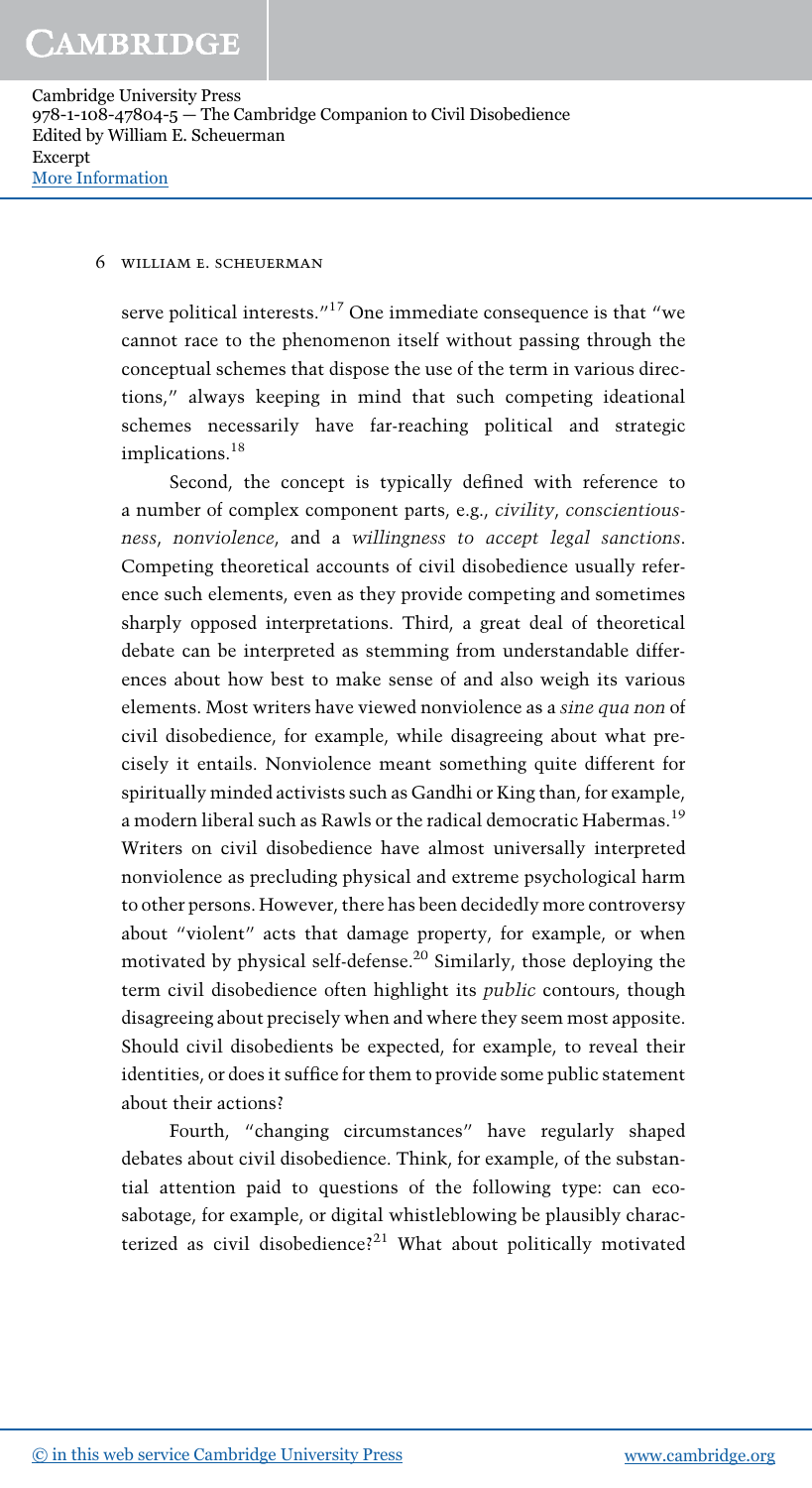#### why, once again, civil disobedience? 7

lawbreaking by transnational movements targeting supranational institutions (e.g., the World Trade Organization (WTO) or International Monetary Fund (IMF)), rather than specific nationstates or specific national laws? As altered political and social conditions generate novel forms of protest and lawbreaking, civil disobedience's changing political and social contexts take on a pivotal role in conversations about it.

Gallie's final conditions are more complex but potentially illuminating as well. The fifth implies that those deploying a contested concept recognize that their usage is not only likely to be challenged, but that it often remains sensible for them to continue defending their reading against those of rivals. Why? Opposing views may fail to highlight one or more key features. Each party to such a dispute, Gallie commented, nonetheless "must have at least some appreciation of the different criteria in the light of which the other parties claim to be applying the concept." $22$  Sixth, those using a contested concept are not in fact trying to address basically different issues or simply "talking past one another." Instead, they at least implicitly aspire to capture an exemplary or perhaps idealized version of the same concept, even as they disagree about what weight its various components possess, or how they best fit together. In Gallie's own example of athletic competitors seeking to figure out who deserves to be called a "champion" absent any quantitative rankings system, rival teams plausibly view quite different individual and team traits as essential to gaining "championship" status. Despite their disagreements, the idea of championship relies on some account of exemplary or ideal play.<sup>23</sup> Athletes remain engaged in a common quest, and those evaluating them recognize it as such, even as they interpret its demands in variegated and sometimes opposing ways.

These conditions provide additional directives that help identify how ongoing discussions of civil disobedience might progress. While fiercely defending their own positions, those engaged in debates about it typically recognize, of course, the existence of competing interpretations. Even so, it is by no means clear that they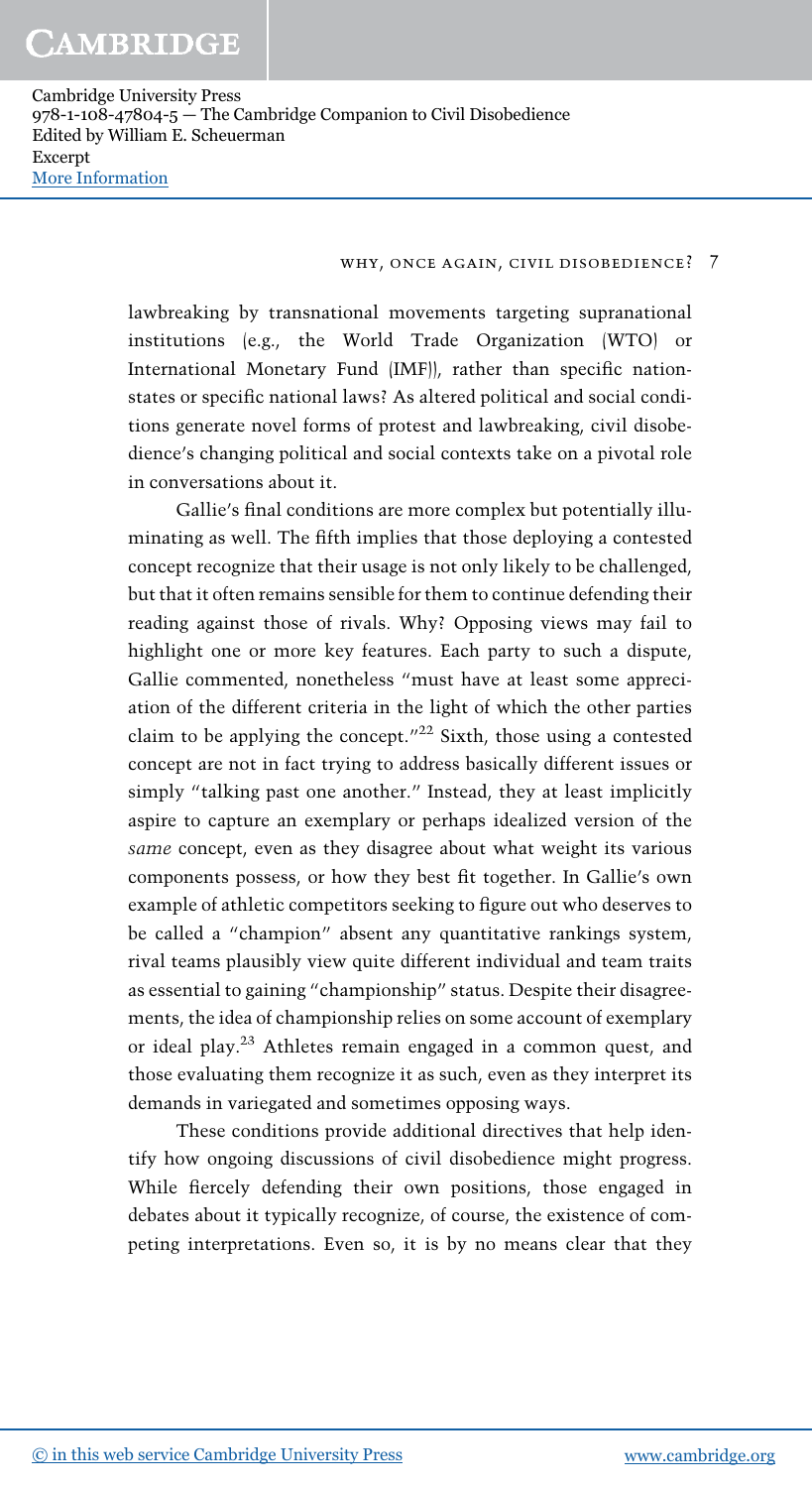#### 8 william e. scheuerman

sufficiently appreciate how their disagreements can potentially illuminate different faces of an irrepressibly contestable concept. Despite sometimes significant divides, most theorists (and activists) deploy a shared language when discussing civil disobedience, even as they sometimes remain inadequately self-aware about doing so. A great deal of controversy, as noted, has always been preoccupied with alternative ways of interpreting and then weighing its common elements (e.g., civility, conscientiousness, nonviolence, and legal nonevasiveness). $^{24}$  Even as different writers speak that language in ways that sometimes render it difficult to decipher even for other users, theirs nonetheless typically remains a shared conceptual and theoretical endeavor. Its plural and contested conceptual versions notwithstanding, discussions of civil disobedience rest on some familiar underlying aspirations, and even perhaps a latent quest to identify its exemplary or "best possible" types. Liberals and radical democrats who otherwise disagree heatedly about many features of civil disobedience, for example, are not simply "talking past one another" about unrelated practices. Instead, they implicitly hope to place what they picture as related activities in some overlapping – and perhaps: best possible – conceptual light.

Gallie also claimed that, seventh, competition between and among rival usages is potentially productive insofar as it allows for the concept "to be sustained and/or developed in optimum fashion." <sup>25</sup> Competing usages not only bring to light previously neglected elements, but also prepare the way for updated conceptual versions that can plausibly be described as "fuller" or more developed than their predecessors.<sup>26</sup> Gallie denied the existence of any clear-cut general principles or standards that would allow us to negotiate between and among rival versions; many concepts are contested in the first place partly because the requisite general standards are missing or unclear. Nonetheless, something along the lines of conceptual learning remains possible: over time, hitherto neglected elements of a concept can be brought to light, or perhaps understood more richly, opening the door to "more or less intellectually respectable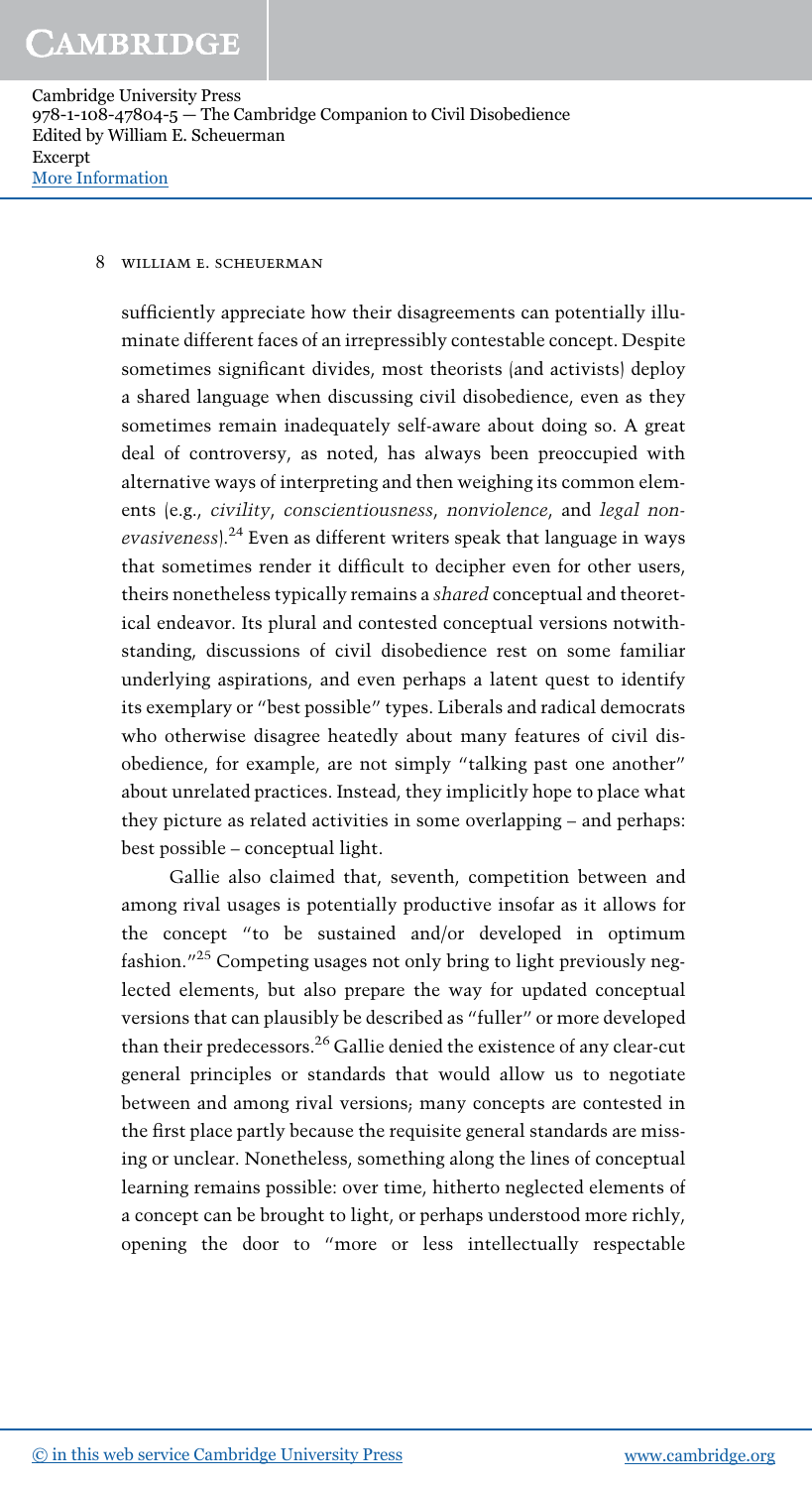#### why, once again, civil disobedience? 9

conversions."<sup>27</sup> Those who previously endorsed one view may quite sensibly opt to embrace a new and arguably superior rendition, something Gallie rightly envisioned as resting on identifiably cognitive grounds and not reducible to human psychology or sociology.

Unfortunately, far too many participants in debates about civil disobedience continue to interpret its conceptual contestability as a weakness rather than potential strength. They view discord as a sign of theoretical immaturity, an unfortunate scenario to be overcome when we (finally) get the concept (and single correct theory) of civil disobedience "right." But this aspiration, Gallie presciently warned, rests on an inflated view of philosophy "as a kind of 'engine' of thought, that can be laid on to eliminate conceptual confusions wherever they may arise."<sup>28</sup> As he also provocatively inferred, taking conceptual contestability seriously does not in fact entail normative or cognitive relativism: battles about how best to make sense of a contestable concept can in fact generate some modest conceptual (and normative) gains and perhaps even something such as theoretical progress.<sup>29</sup> Discussing nonviolence and its politically contestable contours, Butler makes a similar observation: "The point is not to accept a general relativism."<sup>30</sup>

### plural voices, rival frameworks

The present volume represents a sustained effort to tap Gallie's fertile insights. Accordingly, Part I interrogates civil disobedience from the perspective of a broad range of competing political and theoretical orientations. The idea of civil disobedience has been articulated in diverse and indeed conflicting ways: its definitional contours, normative presuppositions, and political aspirations are best grasped when placed in the context of rival approaches. Accordingly, political thinking about civil disobedience can be helpfully viewed as consisting of a series of contrasting, yet frequently overlapping, models, each resting on relatively distinct assumptions.

Digging into neglected archival sources, Russell L. Hanson (Chapter 1) offers a revisionist rejoinder to the still commonplace